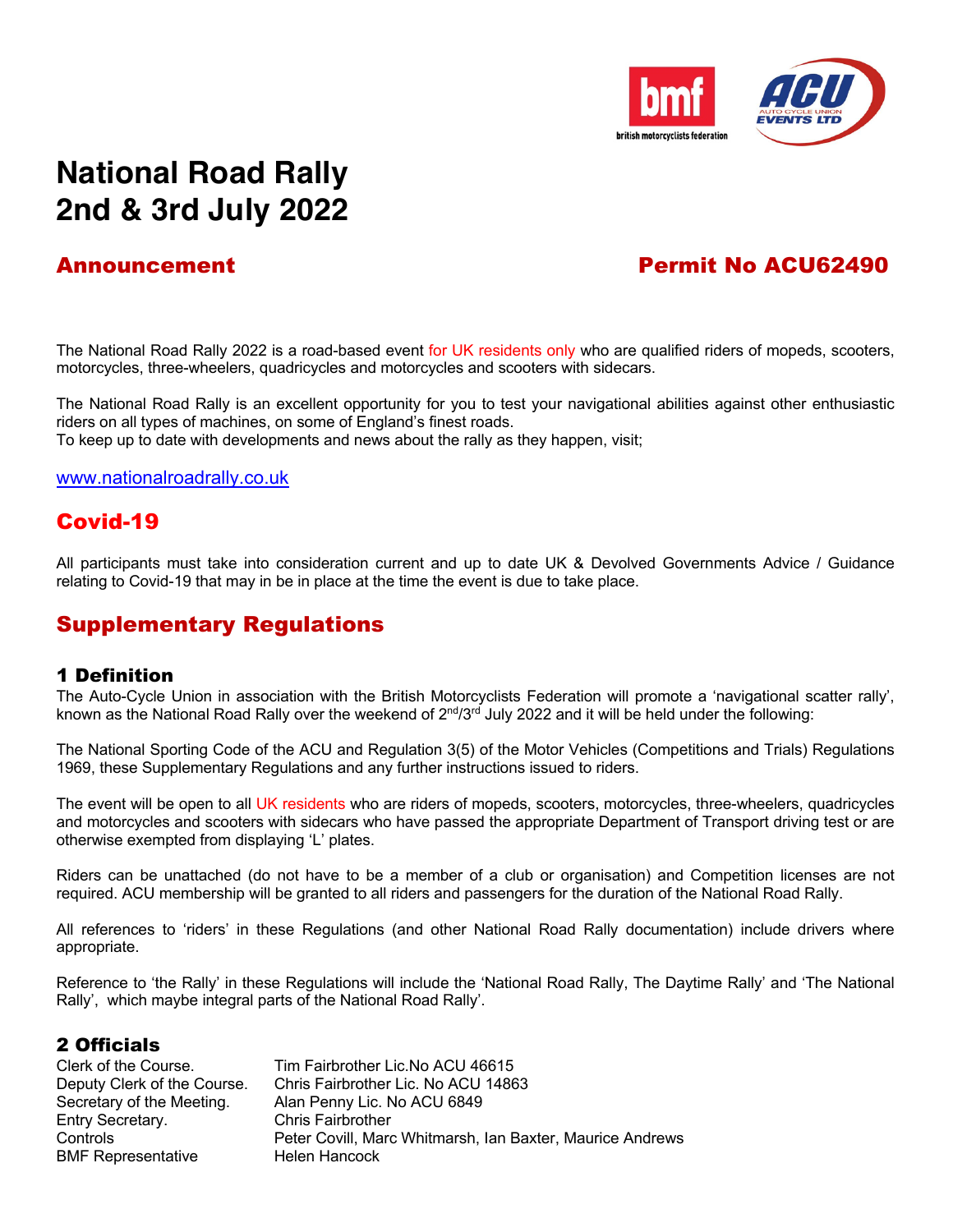# 3 Event Descriptions

#### 3.1 Controls

Control types are defined as follows:

| <b>First control</b>    | Competitor's starting control  |
|-------------------------|--------------------------------|
| Last control            | Competitor's finishing control |
| <b>Standard Control</b> | All other controls.            |

Riders are required to record the number displayed on the Day Glo Control sign. This should be recorded on their control card together with the control name, points from last control and time of arrival. This information will be required to complete the online submission within seven days after completion of the event.

The points allocated between Controls vary and will have a value of between 20 & 50 points. Control locations will be printed in the Control Detail List, which will be available online together with the Final Instructions from the 20<sup>th</sup> June 2022 by going to "myNRR" on the website and using the unique number allocated when entering.

*Important Note: All competitors should take note of Social Distancing measures in place at the time of the event, particularly at the First Control and subsequently at any Control along the route. All competitors should be in possession of face masks which may be required if entering a building.*

#### 3.2 The Daytime National Road Rally

Riders will select their category, (Gold, Silver or Chrome) First Control and route to comply with their chosen category. **See below**.

The Start Time will be between 09.00 & 10.00 hours on Saturday with a finishing time no later than 22.00 hours on the Saturday and on Sunday 06.00 & 09.00 hours. with a finishing time of 18.00 hours. The maximum points achievable on Saturday is 325 and on Sunday is 215

Riders will choose their own First and Last Control which may be the same but not visit any other control twice. Competitors must reach their final control by the daily closing time stated above.

The Chrome category requires the rider to visit 5 controls and collect between 120 / 175 points.

The Bronze category requires riders to visit a minimum of 8 controls and collect 180 / 220 points.

The Silver category requires riders to visit a minimum of 11 Controls and collect 225 / 285 points.

The Gold category requires riders to visit a minimum of 13 Controls and collect 290 / 325 points

Please remember your start control counts as one control visited

Rest breaks of a minimum of 15 minutes and totaling 60 minutes must be taken. The maximum riding time between breaks is 6.00 hours..

Please take care and do not ride when tired. Take a rest break

#### 3.2a The National Road Rally

Riders will select their category which will require riding both Saturday and Sunday, (Bronze, Silver, Gold, Special Gold or Platinum) First control and route to comply with their chosen category SEE BELOW

The start time will be between 9.00 and 9.30hours on Saturday days with a finishing time no later than 22.00hours and 06.00 & 09.00 hours on Sunday finishing by 18.00 hours..

Riders will choose their own first and last controls which may be the same for both days but not visit any other control twice.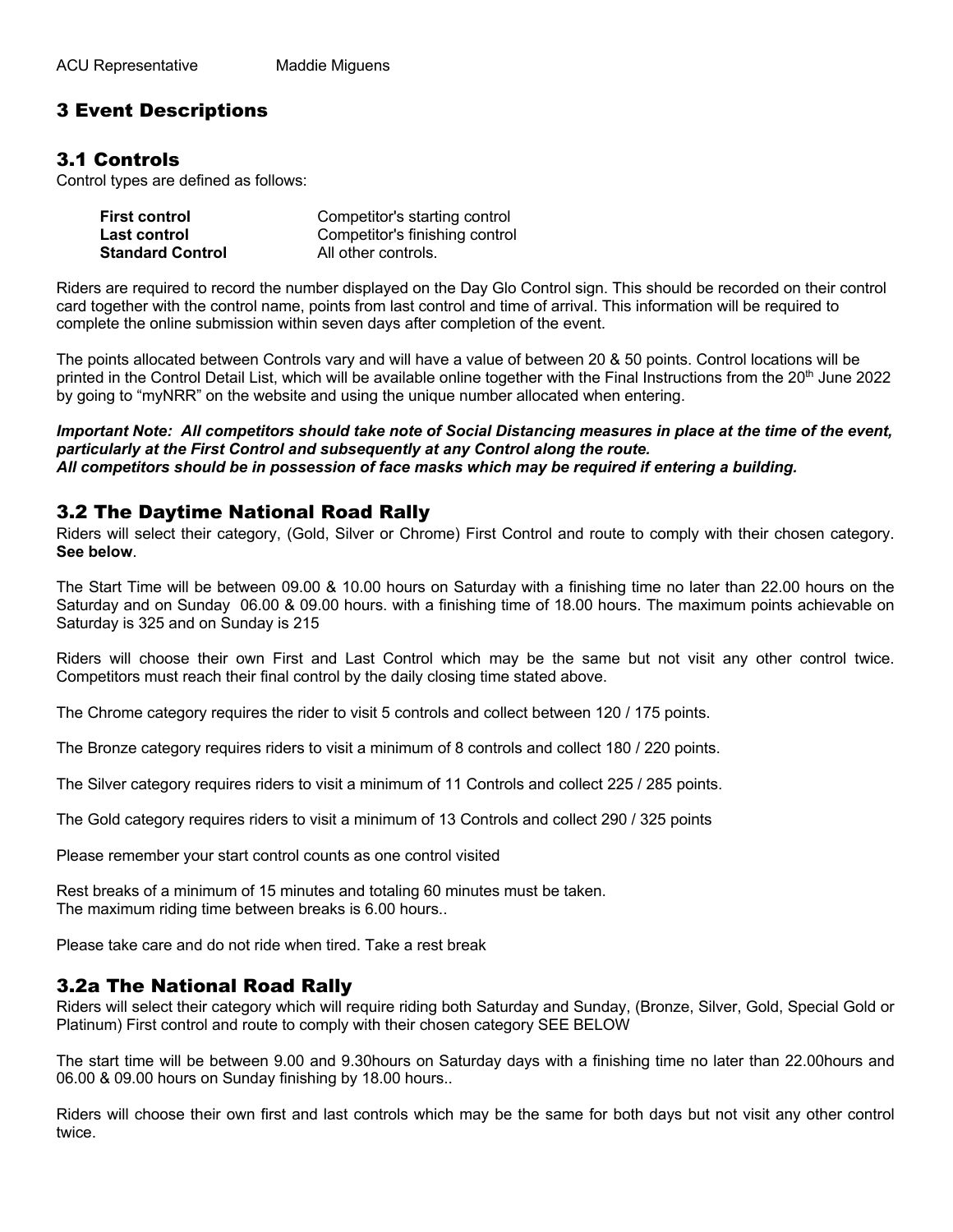The maximum number of points to be recorded for day1 is 335 and for day 2 are 225

The Bronze category requires the rider to achieve a minimum 300 points & minimum 13 controls

The Silver Category requires the rider to achieve a minimum 400 points & minimum 17 controls

The Gold category requires the rider to achieve between 500 and 540 points & minimum 21 controls

§The Special Gold will require the rider to achieve EXACTLY 540 points and visit EXACTLY 23 controls

The Platinum will require the rider to achieve EXACTLY 560 points and visit EXACTLY 24 controls

Please remember your start control counts as one control visited

Rest Breaks of a minimum of 15 minutes and totalling 60 minutes must be taken each day. The maximum riding time between breaks is 6.00 hours.

Please take care and do not ride when tired

#### NOTE:

Riders must not exceed the maximum or stated points for the category entered and any riders not achieving the minimum points for their category will be downgraded to a lower category.

The latest start time allowance will be 20 minutes, a rider who starts more than 20 minutes after the official start or latest start time for their chosen category will be downgraded to the next lower or lowest category.

Visiting fewer than required Controls and/or not achieving minimum points will be downgraded to lower category.

#### 3.4 Penalties

Riders will suffer penalties as follows:

|                                                                      | (a) Exceeding the maximum points for a category (eg. 180/220 points)<br>(b) Travelling between Controls where no link is shown | <b>Disqualification</b><br>Disqualification |  |
|----------------------------------------------------------------------|--------------------------------------------------------------------------------------------------------------------------------|---------------------------------------------|--|
|                                                                      | (c) Visiting a Control more than once other than to start or finish                                                            | Disqualification                            |  |
|                                                                      | (d) Travelling more than 6 hours without taking a Rest Break (min 30 minutes)                                                  | Disqualification                            |  |
|                                                                      | (e) Committing a reported road-traffic offence                                                                                 | Disqualification                            |  |
| Failing to take the total Rest Breaks listed for the Category<br>(f) | Disqualification                                                                                                               |                                             |  |
| (g) Arriving at a Last Control after closing time                    | Disqualification                                                                                                               |                                             |  |
|                                                                      | (h) Publishing or Displaying Control Codes on Social Media prior to                                                            |                                             |  |
|                                                                      | Closing date for Route submission.                                                                                             | Disqualification                            |  |
| <b>4 Entries</b>                                                     |                                                                                                                                |                                             |  |
| The closing date for online entry is 30/06/22                        |                                                                                                                                |                                             |  |

Individual Entry Fee<br>Passenger Entry Fee Minimum Age 16 Years **E**12.00 Passenger Entry Fee Minimum Age 16 Years Team Entry Fee **Free** *(once individual entry made)* Free *(once individual entry made)* RTA Insurance as item 7 Insurance Free

Entries can only be made on-line the Entry Page and payment method on the National Road Rally Website, www.nationalroadrally.co.uk

Entry Fees will not be returned unless the event is cancelled

Online entries will be added immediately to the National Road Rally web site entry list and will not be acknowledged by post. Any administrative and entry queries must be made by email to the Entry Secretary at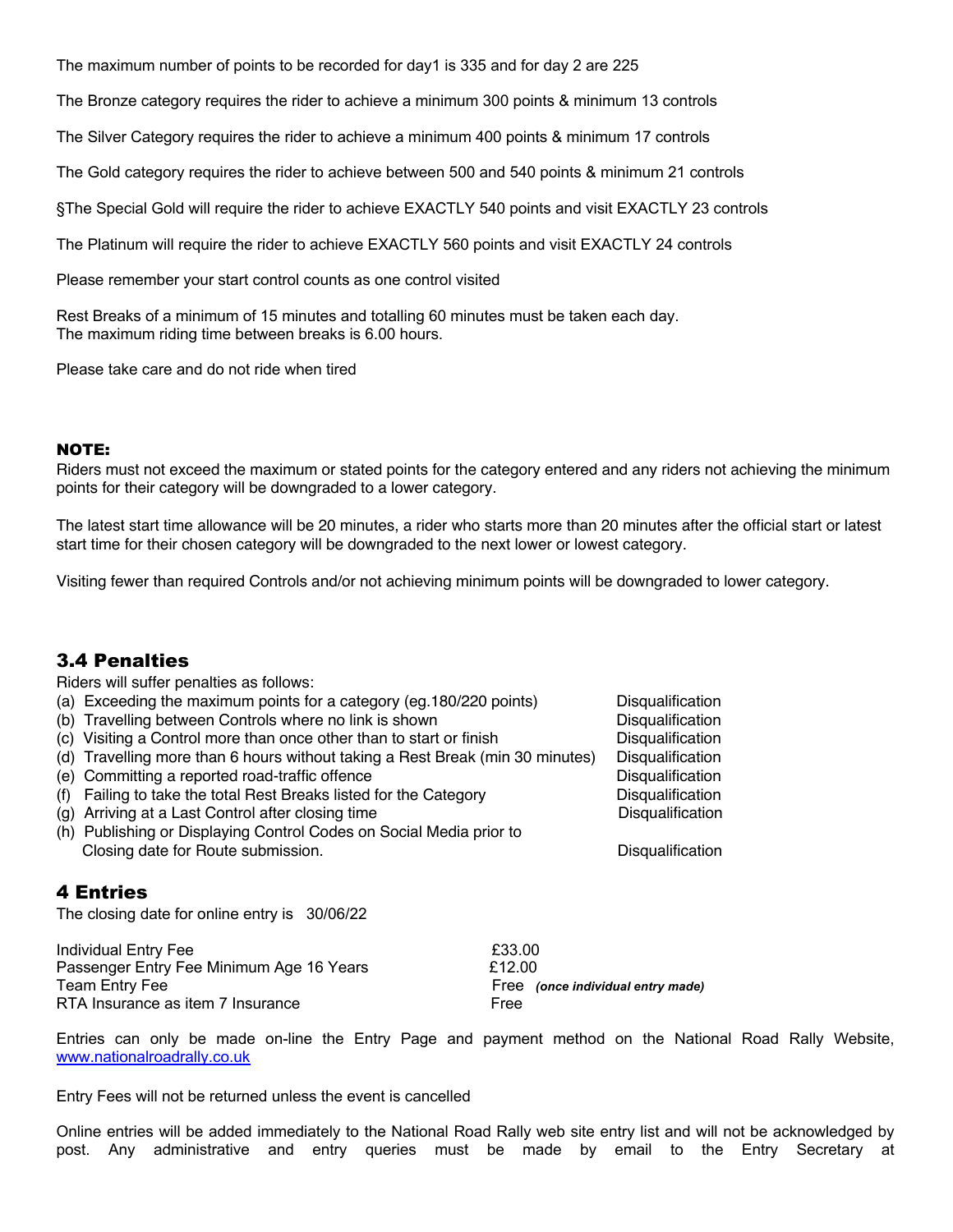NationalRoadRally@acu.org.uk with the rider number quoted on the website.

Riders are reminded that information requested on the entry form is for information only and will not affect the results but will be used to decide the awards.

All riders and passengers will, whilst taking part in the event, be covered against personal accident risks and third-party risks for those parts of the event on private ground. All riders must have valid Road Traffic Act insurance for their vehicles for that part of the event taking place on the public highway. Details of extra insurance cover provided by the organizers are given in Clause 7 of these Regulations.

Final Instructions, Control Card, Matrix Map and Control Detail List will be available to download from the web site from the  $22<sup>nd</sup>$  June by using the unique number included in the confirmation email that was issued when your entry was made. Riders and passengers will have to reaffirm agreement to the National Road Rally declaration before these documents can be downloaded.

The Entry List will not be dispatched as a separate item before the Rally but will be on the National Road Rally Web Site and updated at regular intervals.

All passengers must be declared on the entry form for insurance purposes. A passenger may also share in the driving (vehicle insurance permitting) and will be eligible for a passenger award. Change of passenger may be made after the closing date providing that notification is made by email prior to the closing date.

If you change your email address please inform the Entry Secretary, by email to; NationalRoadRally@acu.org.uk

#### Team entries

Team entries may be made by Clubs (ACU or BMF affiliated), the Services (e.g. Royal Navy, Marines, Army, Air Force, Civil Police, Customs and Excise), Private teams (any eligible entries)/other Clubs, Motorcycle Manufacturers, or Dealers. All teams shall consist of three eligible drivers, except for dealer teams, which shall consist of two drivers, and shall all be identified on the entry form.

A rider shall not be eligible for more than one team competing for the same award but may be changed after the closing date as long as the replacement rider has already been accepted as an entry.

Any such changes shall be made by email by the entry closing date.

#### 5 Awards

Finishers in each category will receive the appropriate category award. There will be NO Major awards presented this year Riders can only win one award, excluding Team Awards.

| OTHER AWARDS    |                                               |
|-----------------|-----------------------------------------------|
| Team Diploma    | Each team entry where all riders finish       |
| Passenger award | Each passenger whose driver achieves an award |

After the Rally the Results will be combined with the Entry list so that they can be viewed on the National Road Rally website www.nationalroadrally.co.uk.

#### 6 Protests

Processing of the Results will be completed by the 19th July. Any protests against the results must be made within 14 days of this date and must be accompanied by the protest fee of £100.00.

Simple mathematical errors or claims against non-inclusion in the results can be cleared up by contacting the ACU within this time period but need not be the subject of a formal protest and no fee will be required.

The protest fee will be refunded if the protest is upheld.

A protest not accompanied by the protest fee will not be considered.